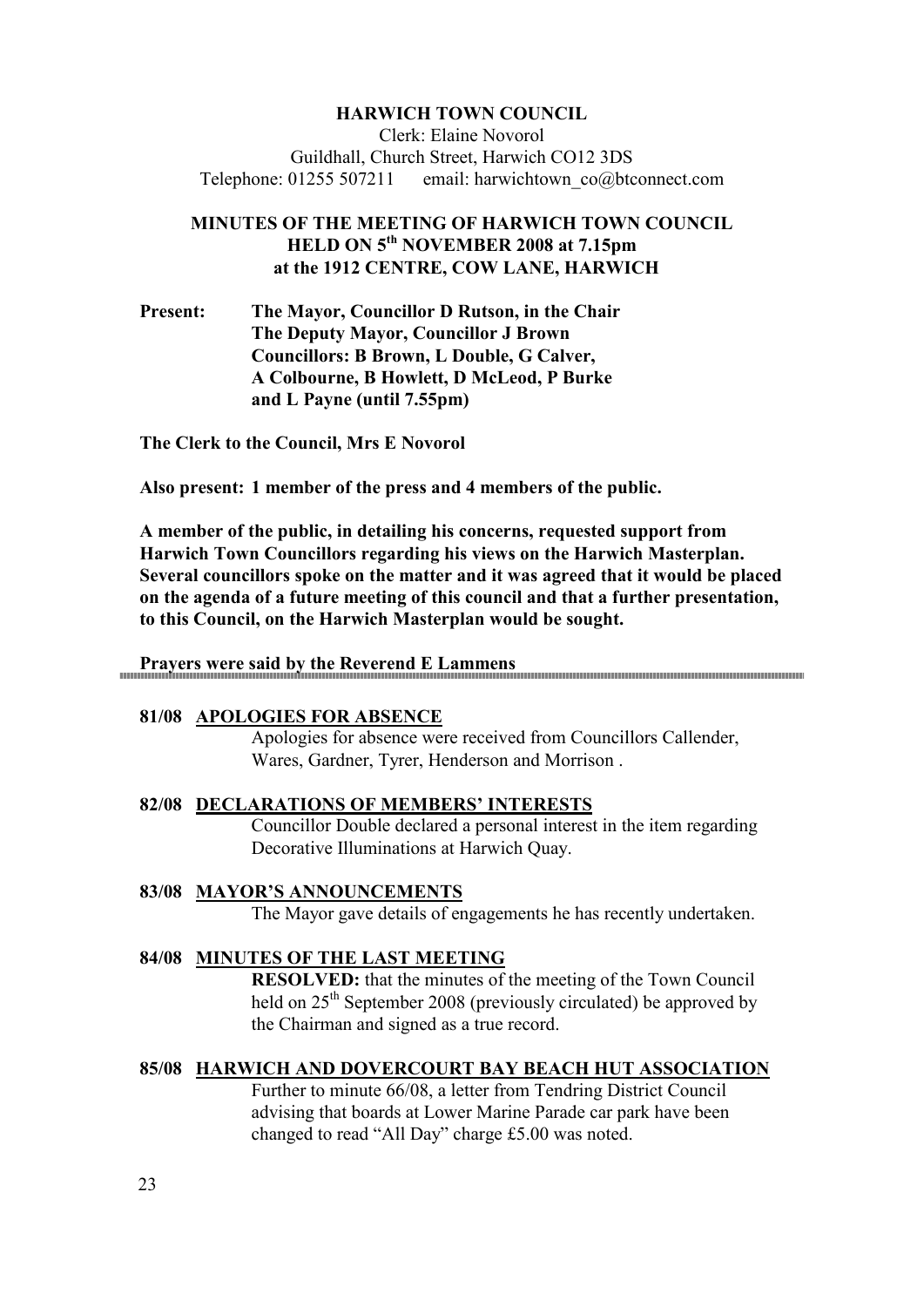## **86/08 THE DECORATIVE ILLUMI ATIO S, QUAYSIDE, HARWICH**

Further to minute 74/08, the meeting was advised that costs of the illuminations will be forwarded from the District Council in due course.

**RESOLVED**: to refer the matter to the Finance and General Purposes **Committee** 

# 87/08 <u>INCORRECT SIGNS AT BUS STOPS, FRONKS ROAD,</u> **DOVERCOURT**

Further to minute 67/08, the Clerk advised that, to date, there had been no response from the bus company regarding incorrect signing of bus stops at Fronks Road, Dovercourt. **RESOLVED**: to again write to the bus company and request that urgent attention is given to this matter.

# **88/08 THE FRYATT HOSPITAL, DOVERCOURT**

The Clerk advised that subject to the Local Government Act 1972 and supporting case law, a council cannot lawfully decide any matter not specified on the agenda. The Chairman agreed to take the item and members considered Councillor Henderson's comments in the local newspaper that the hospital is to be sold with services going out the private sector.

**RESOLVED**: to invite Dr Zollinger-Reade, Chief Executive of the Primary Care Trust, to attend a special meeting of this Council and provide an update on the situation regarding the Fryatt Hospital and to allow Councillor Henderson the opportunity to substantiate his allegations.

# **89/08 THE BILLY PUBLIC HOUSE, HARWICH**

Members noted that the hearing regarding the required lobby not having been built will be held at 10.00am on 25<sup>th</sup> November.

# 90/08 MINUTES OF THE ENVIRONMENT AND HIGHWAYS **COMMITTEE**

The Mayor presented the minutes of the meeting held on  $21<sup>st</sup>$  October 2008 (previously circulated). **RESOLVED:** that the minutes be adopted.

### **91/08 MI UTES OF THE ALLOTME TS COMMITTEE**

Cllr A Colbourne presented the minutes of the meeting held on  $27<sup>th</sup>$ October 2008 (previously circulated). **RESOLVED:** that the minutes be adopted.

### **92/08 GUILDHALL PREMISES A D FUTURE USE**

**RESOLVED:** to form a working party, consisting of the Mayor, the Deputy Mayor and the Chairman of each committee, to consider the future use of the Guildhall.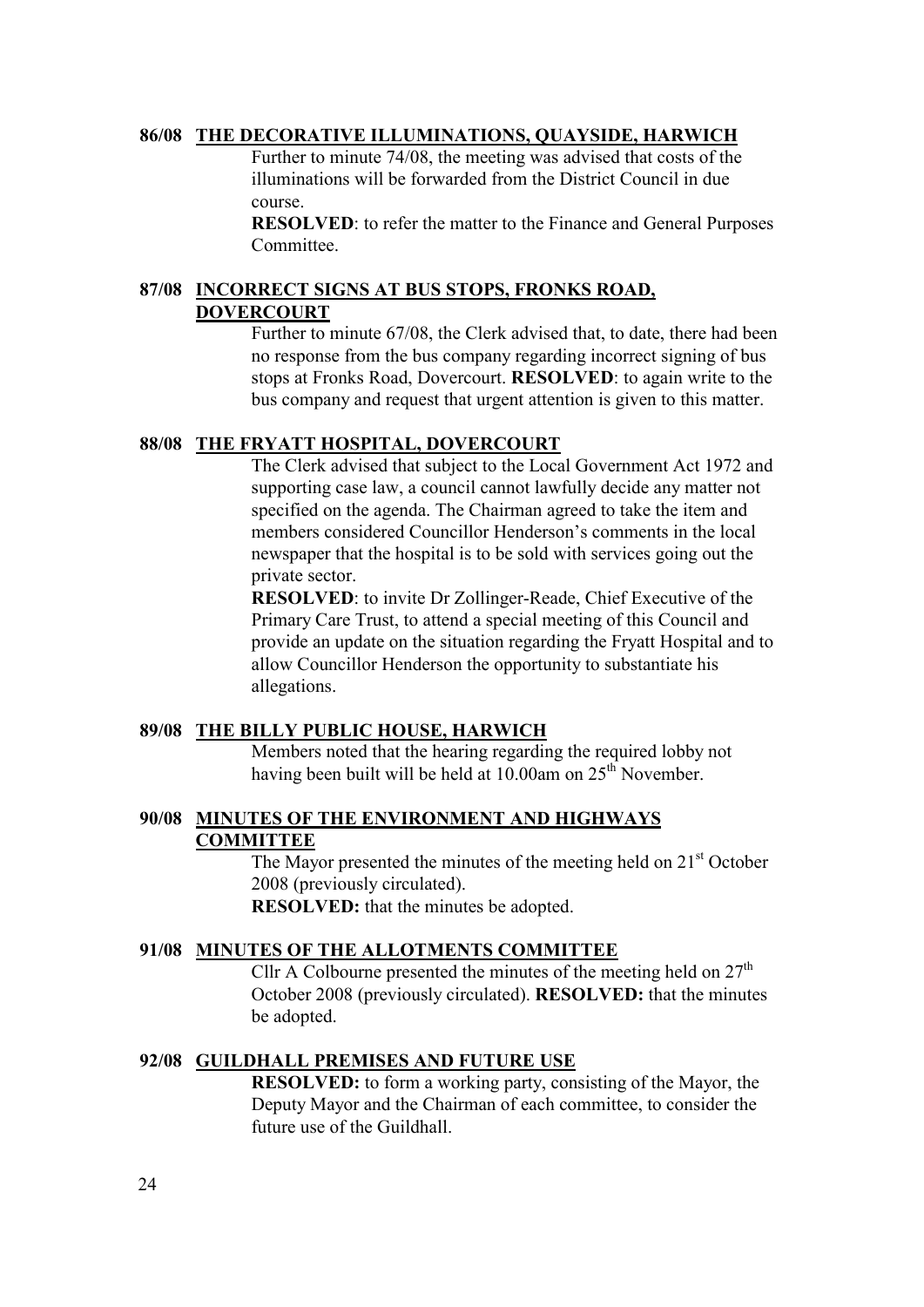## **93/08 HARWICH QUAY FIREWORKS DISPLAY**

Members considered a request for grant funding towards the New Year's Eve firework display on Harwich Quay. **RESOLVED:** s.137 grant funding of £250.00

### **94/08 THE MAKI G A D E FORCEME T OF BY-LAWS**

The meeting was advised of the invitation from Communities and Local Government to make comments by  $20<sup>th</sup>$  November on the consultation paper 'The Making and Enforcement of Byelaws'.

# **95/08 FREE USE OF THE GUILDHALL**

**RESOLVED:** to allow the Mayoress free use of the Guildhall to hold a fundraising event.

## **96/08 CHRISTMAS LIGHTS, DOVERCOURT HIGH STREET**

Councillor McLeod gave a progress report on the Christmas Lights and advised members of options available regarding fittings required by Health and Safety legislation. **RESOLVED:** to endorse the action of installing three cross-over displays due to the prohibitive costs of providing all six this year. A member emphasised the need to ensure that the public are aware of the reasons for having only 3 cross-overs this year and of the amount of work which has been put in by Councillor McLeod in achieving this.

## **97/08 BRIEF REPORTS OF MEMBERS**

Councillor B Brown gave details of his attendance of the North East Essex Patient Commissioning Forum and the meeting of the Carless Environmental Liaison Group.

Councillor Howlett announced that he will be standing down as representative on Teen Talk. The matter will be placed on the agenda of the next Council meeting for a new representative to be elected. Councillor J Brown, referring to the Conservation Panel, reported that his previous remarks regarding the 10p concessionary parking rate at the Milton Road car park had been incorrect and apologised for his error advising that, in future, he would not give his reports until he was in receipt of minutes of the meeting.

#### **98/08 FI A CIAL UPDATE A D RECORD OF P AYME TS**

Payments and receipts, current balances, financial activity against budgets and earmarked funds were noted. **RESOLVED**: to authorise payments as listed in Appendix 'A'.

#### **99/08 HARWICH CO EXIO S TRA SPORT CO-OPERATIVE**

Members noted thanks, on behalf of Essex Air Ambulance, from Harwich Connexions to the Mayor and Mayoress for their attendance at the Motorcycle Rally on 7<sup>th</sup> September which raised in excess of £30,000 for the charity.